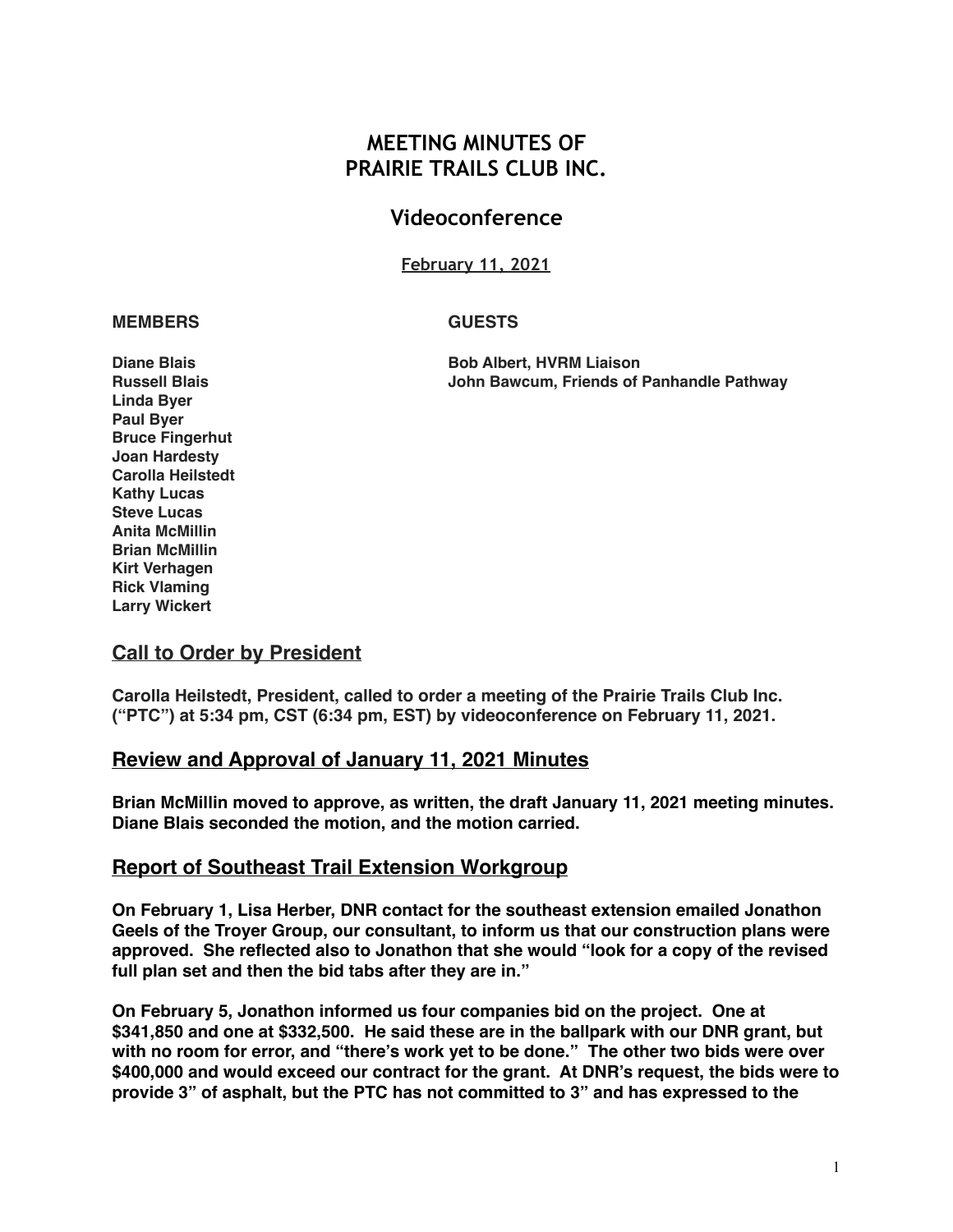**agency a belief that for the site of the extension, 2" would achieve AASHTO standards and should suffice. The original three miles of the Erie Trail east from North Judson has 2". Several members noted that the most serious problems with failures are on trail segments with 3" of asphalt, including where the PTC spent \$7,000 in 2018 for repairs. Jonathon indicated companies were asked to provide alternative bids for a thickness of two inches. The resulting bids demonstrated we would save about \$30,000 by placing 2" of asphalt instead 3".** 

**Bruce Fingerhut expressed the perspective that the most important factor for stability was not the thickness of the asphalt but the effectiveness of the 4" inches of aggregate beneath the asphalt. John Bawcum said the Panhandle has a 2 1/2" asphalt surface, and his organization's experience is that the most important factor for surface stability was dependent upon the control of tree roots adjacent to the trail, particularly from willows and cottonwoods. Larry Wickert said he believed 3" might be preferable to 2" because the trail occasionally carries heavy vehicles, but the possible advantage was not worthy if a consequence is the trail cannot be completed. Steve Lucas urged the PTC to explore with DNR the possibility of providing a 2" or 2 1/2" inch base. John said the Panhandle Pathway used virgin and recycled asphalt on different sections and had no apparent loss of quality with the recycled asphalt. Recycled is less expensive. Carolla reflected the PTC has not yet received a detailed analysis from Jonathon, which he has said he will provide, and after that occurs the workgroup should communicate further with the DNR.**

## **Report of North Judson Railroad Sale and Northwest Trail Extension**

**The** *Leader* **newspaper and WKVI radio reported that on January 18, the North Judson Redevelopment Commission accepted the Midwest & Bluegrass Rail bid to purchase the entirety of the 33 mile rail line going northwest from North Judson. Purchase was made conditional on the PTC, together with the Rails-to-Trails Conservancy which manages the Great American Rail-Trail, having "an easement to develop a trail on the Starke County portion of the rail line." These media reports also referenced conditions meant to support the viability of the Hoosier Valley Railroad Museum. Steve said he wrote to Justin Schramm, attorney for the Redevelopment Commission, with a copy to North Judson Clerk-Treasurer, Andrew Rowe, seeking to support development of an easement in a way likely to meet DNR grant requirements. Yesterday, Andrew acknowledged receipt of the letter and indicated he shared it with members of the Redevelopment Commission.**

**WKVI radio reported yesterday that LaCrosse Town Council President, Justin Kiel, last week asked if the easement could be extended on from English Lake to LaCrosse. WKVI stated "North Judson officials said it's likely too late to add that condition to the sale, but they noted that the railroad company seems to be willing to work with anybody, as long as safety can be maintained."**

**On February 2, DNR sent Steve an Indiana Trails Program (ITP) manual describing a grant opportunity similar to a Next Level Trails grant but on a smaller scale. An application would need to be completed before March 1. He shared the manual with members of our Northwest Extension workgroup. There were several good and quick responses but not a consensus. The concept of a short extension through North Judson is attractive, but "meeting the timing would be a heavy lift." Also, because of the status of our southeast**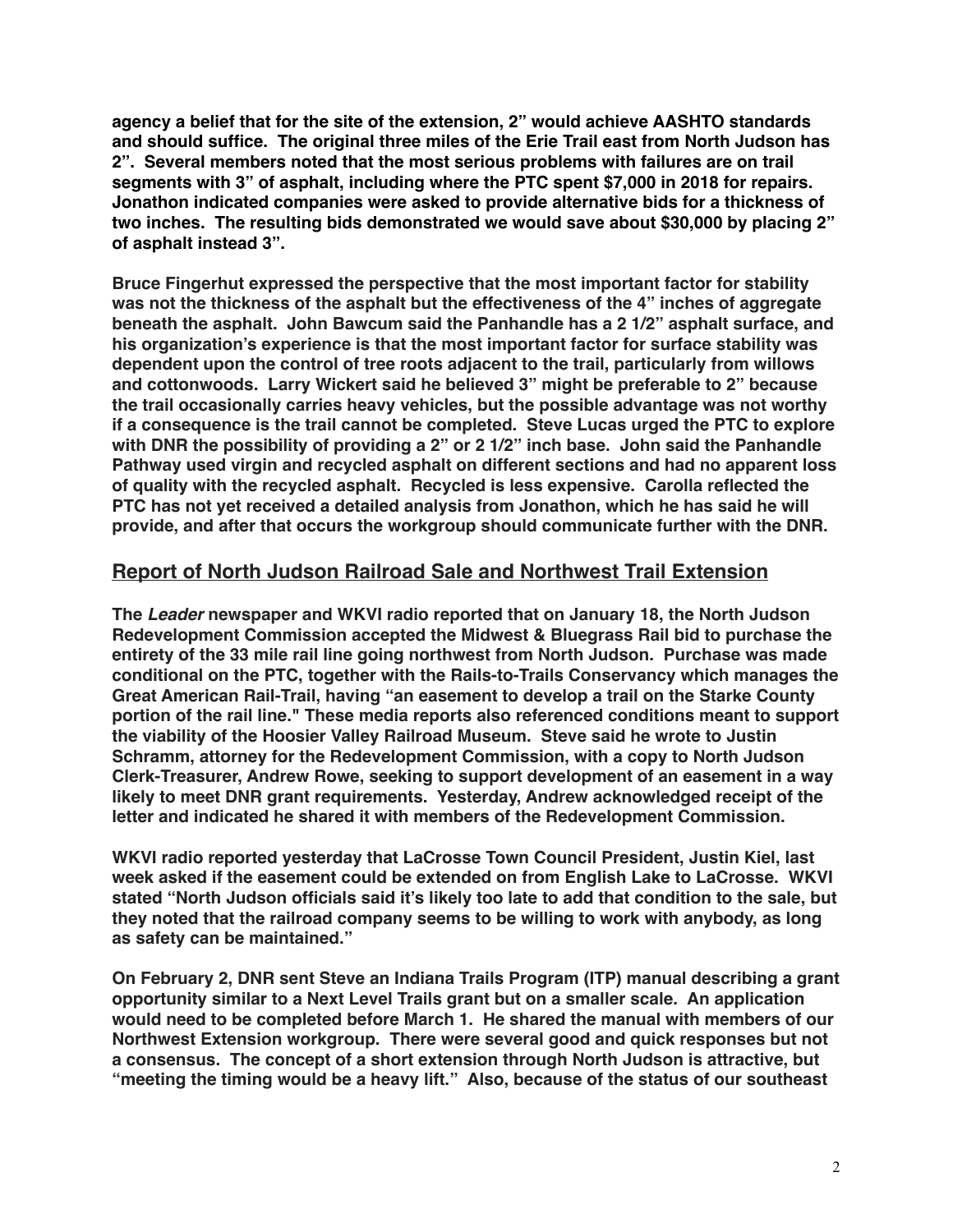**extension, the applicant would need to be someone other than the PTC—perhaps the Town, its Park Board, or the Hoosier Valley Railroad Museum ("HVRM").** 

**Bruce said he discussed the concept of an ITP grant with Bob Barcus, HVRM Secretary, but neither sought to move forward. Bob Albert, HVRM Liaison to the PTC, sought to participate in the videoconference but was frustrated by technical difficulties. In an aside with Carolla, which she passed along to the members, he confirmed the HVRM expected the rail line would be sold to M&B and that HVRM anticipated continuing operations at least to English Lake and perhaps later to LaCrosse.**

**Kirt Verhagen asked whether the PTC plan was to seek a northwest extension beyond North Judson using land east of English Lake Road adjacent to the active rail line or west of English Lake Road along the former Pennsylvania Railroad. Steve responded that the effort was to avoid having options foreclosed. There were challenges with the potential routes both east and west of English Lake Road, and one, the other, or a combination of the two might be what proves feasible.**

## **Report of Great American Rail-Trail Indiana Stakeholders Meeting**

**On February 3, Eric Oberg, Midwest Regional Director of the Rails to Trails Conservancy, chaired a virtual meeting of Indiana Stakeholders for the Great American Rail-Trail. The stakeholders are representatives of governmental and not-for-profit organizations that are dedicated to completing the GART in Indiana. Steve represents the Erie Trail and Starke County in the stakeholders group. Numerous topics were addressed. Highlights were a new Trails Towns initiative being considered at the State level through tourism and the DNR; sporadic but potentially significant possibilities through the Rails to Trails Conservancy for grant assistance; and Conservancy interest in attending and providing materials a ribbon cutting when we open of the southeast extension of the Erie Trail. Steve said he believes the Rails to Trails Conservancy has an engaged and informed staff, one of whom spoke with the North Judson Town attorney prior to the vote by the Redevelopment Commission to include a trail easement in the railway sale.**

## **Consideration of Whether to Host the Bass Lake Festival 5K Run-Walk**

**Carolla reminded the membership that the PTC considered sponsoring last year's Bass Lake Festival 5K Run-Walk, but most volunteer workers declined participation when the COVID-19 pandemic struck. Later the pandemic caused cancellation of the entire 2020 Festival, but it is expected to be held again this year on the weekend of July 24 and 25.**

**Carolla said she has been contacted by Festival organizers to gauge whether the PTC may be interested in sponsoring the 5K event this year. She estimated that from six to ten workers would be needed to help in what typically would require our participation for from four to six hours—presumably on the morning of July 24. Members questioned how the event would be managed, particularly for whatever social distancing is needed. With the hope that the impact of the pandemic may be lessened by July, as well as with the understanding details needed to be clarified for how the event would be managed, several members said they would be willing to volunteer. Carolla asked if the consensus was that "we're interested but we need more details?" Members responded affirmatively.**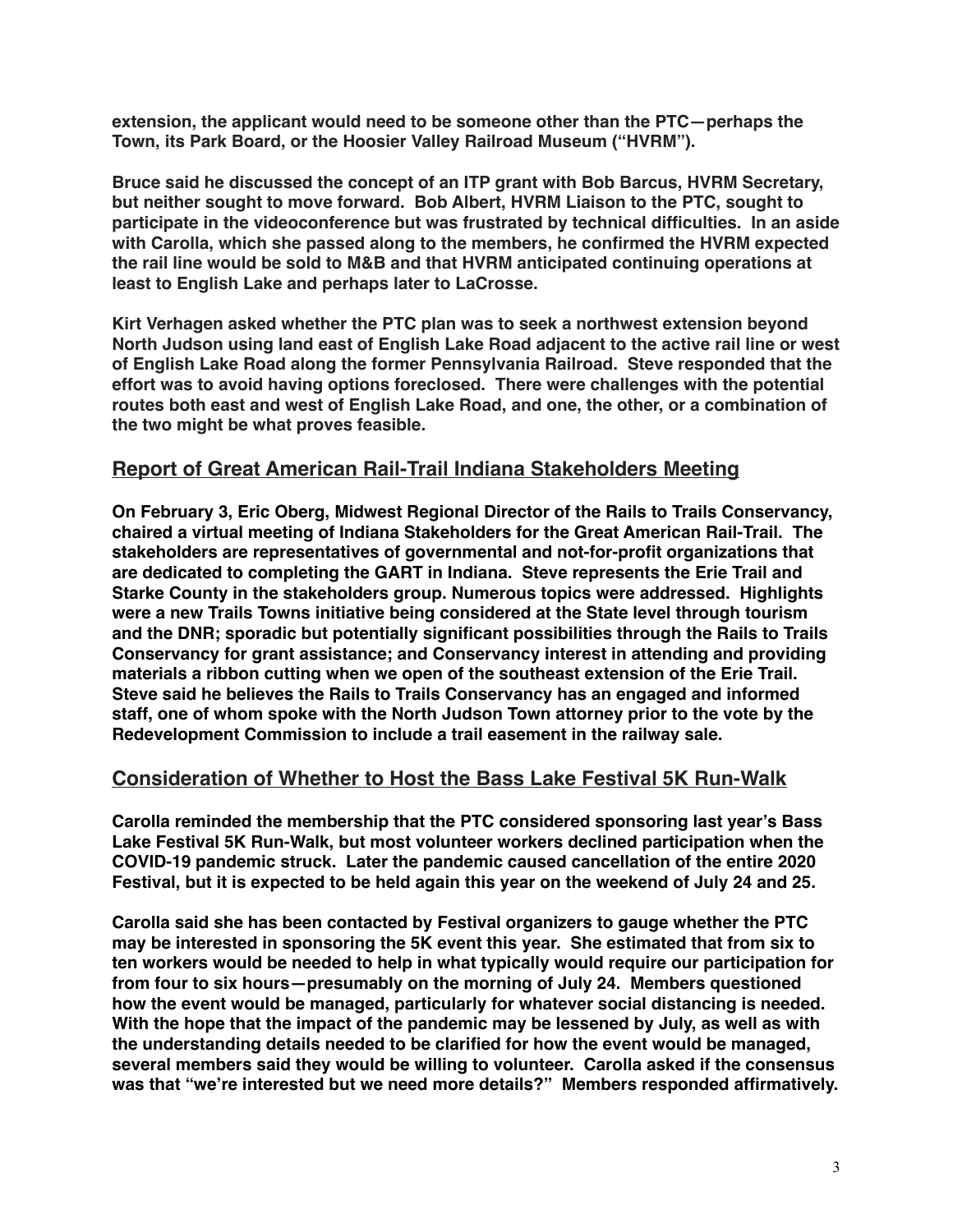## **Review and Approval of Treasurer's Report including Report of Restricted and Unrestricted Funds**

**Kathy Lucas provided the Treasurer's Report with Report of Restricted and Unrestricted Funds. She expressed her appreciation for the generous continuing financial support by Jennifer and Jim Kane upon the fourth \$2,000 donation from their foundation. She said Jennifer was a retired paralegal who worked for years with Steve at the Indiana Natural Resources Commission. Jennifer and Jim are avid bicyclists, having recently ridden a portion of the Cardinal Greenway, which, like the Erie Trail is an element of the Great American Rail-Trail. Kathy also expressed her thanks for two generous donations made to honor the memory of Dale Grube. These were by Wesley and Nancy Nancy Chinworth and by Richard and Carol Bell. Wes was a former North Judson cross-country coach who built and placed wooden benches along the Erie Trail.**



### **Treasurer's Report February 11, 2021**

#### **FIRST FARMERS BANK & TRUST (FFBT)**

#### **Balance forward from 1/11/21 \$52,314.10**

#### **INCOME**

| 1/12/21 Mitchel-Kane Donation<br>2/5/21 Chinworth Donation in honor of Dale Grube<br>$\overline{a}$ , and the set of $\overline{a}$<br>2/5/21 Bell Donation | $\epsilon$ , $\epsilon$ , $\epsilon$<br>" | 2.000.00<br>500.00<br>50.00 |          |
|-------------------------------------------------------------------------------------------------------------------------------------------------------------|-------------------------------------------|-----------------------------|----------|
|                                                                                                                                                             | Total Income 2.550.00                     |                             | 2.550.00 |

#### **EXPENSES**

-0-

**Total Expenses (-0-)**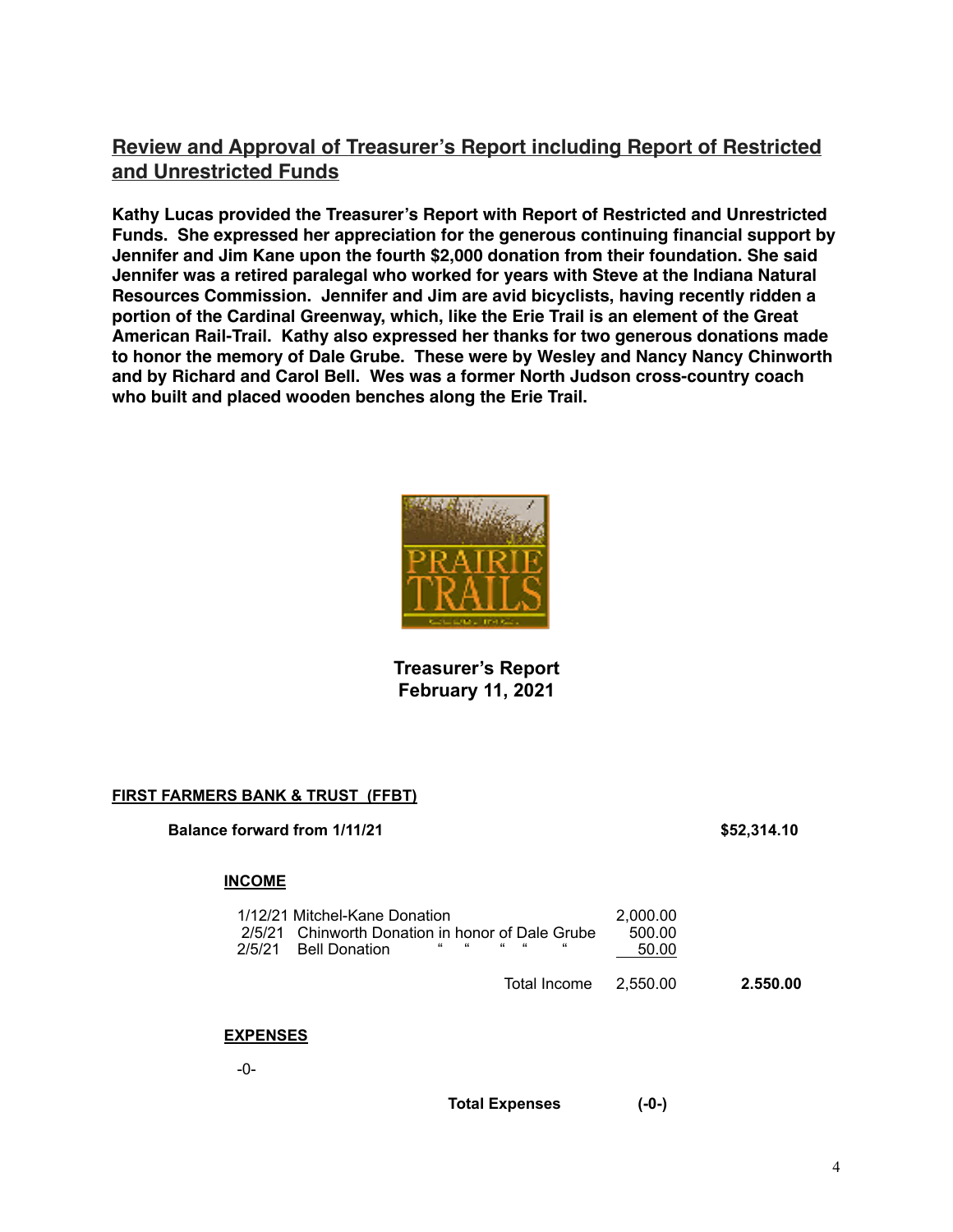*/s/Kathleen Lucas, Treasurer* 

**There were no expenses paid since the January 11 meeting.**

**Kathy then outlined the Report of Restricted and Unrestricted Funds. She said the report included a technical correction that did not adjust overall funds but it did result in a drawdown to the Hardesty Memorial Grant that is directed to signage with an equivalent increase in available unrestricted funding.** 

#### **RESTRICTED GRANTS/DONATIONS**

| Luminous Fund Grant 2 (2018)       | Signage BLS (incl. "You are Here") 4,124.94 |                                  |                                   |
|------------------------------------|---------------------------------------------|----------------------------------|-----------------------------------|
| Luminous Fund Grant 3 (2019)       | Matching NLT Grant                          | 1,740.44                         |                                   |
| Luminous Fund Grant 4 (2020)       | Northwest extension                         | 5,000.00                         |                                   |
| <b>Hardesty Memorial Grant</b>     | Wayfinding/Hist. ET Signage                 |                                  | 6,911.50 (568.75 to Unrestricted) |
| <b>Hardesty Memorial Grant</b>     | <b>Matching NLT Grant</b>                   | 1,740.44                         |                                   |
| PTC account commitment             | <b>Matching NLT Grant</b>                   | 1,738.43                         |                                   |
| Marshall County Horse Ass'n        | Bench (NLT Grant-Location TBD)              | 350.00                           |                                   |
| Indiana Greenways Foundation       | <b>Matching NLT Grant</b>                   | 1,379.44                         |                                   |
| Lucas lakehouse quests             | Future Vision/website update                | 700.00                           |                                   |
| Next Level Trails Grant (NLT-1-07) | 1st Installment for trail extension.        | 16,592.00                        |                                   |
| Mitchel-Kane                       | Northwest extension                         | 4,000.00 (2,000 donation)        |                                   |
| Stalbrink donation                 | Scholarship (or "most needed use")          | 100.00                           |                                   |
| Blais/Vlaming                      | Bench for trailhead @ 450/210               | 350.00                           |                                   |
| <b>McMillin</b>                    | Bench for trailhead $@$ 450/210             | 350.00                           |                                   |
| <b>KVREMC</b>                      | <b>Bike Racks</b>                           | 1,500.00                         |                                   |
|                                    | <b>Total Restricted</b>                     | 46,937.19                        |                                   |
| <b>SUMMARY OF ACCOUNTS</b>         | TOTAL<br>\$54,864.10                        | <b>RESTRICTED</b><br>\$46,937.19 | <b>UNRESTRICTED</b><br>\$7,926.91 |

As of February 11, 2021 /s/ Kathleen Lucas, Treasurer

**Bruce moved to approve without amendment the Treasurer's Report with the PTC Report of Restricted and Unrestricted Funds. Diane seconded the motion. The motion carried.**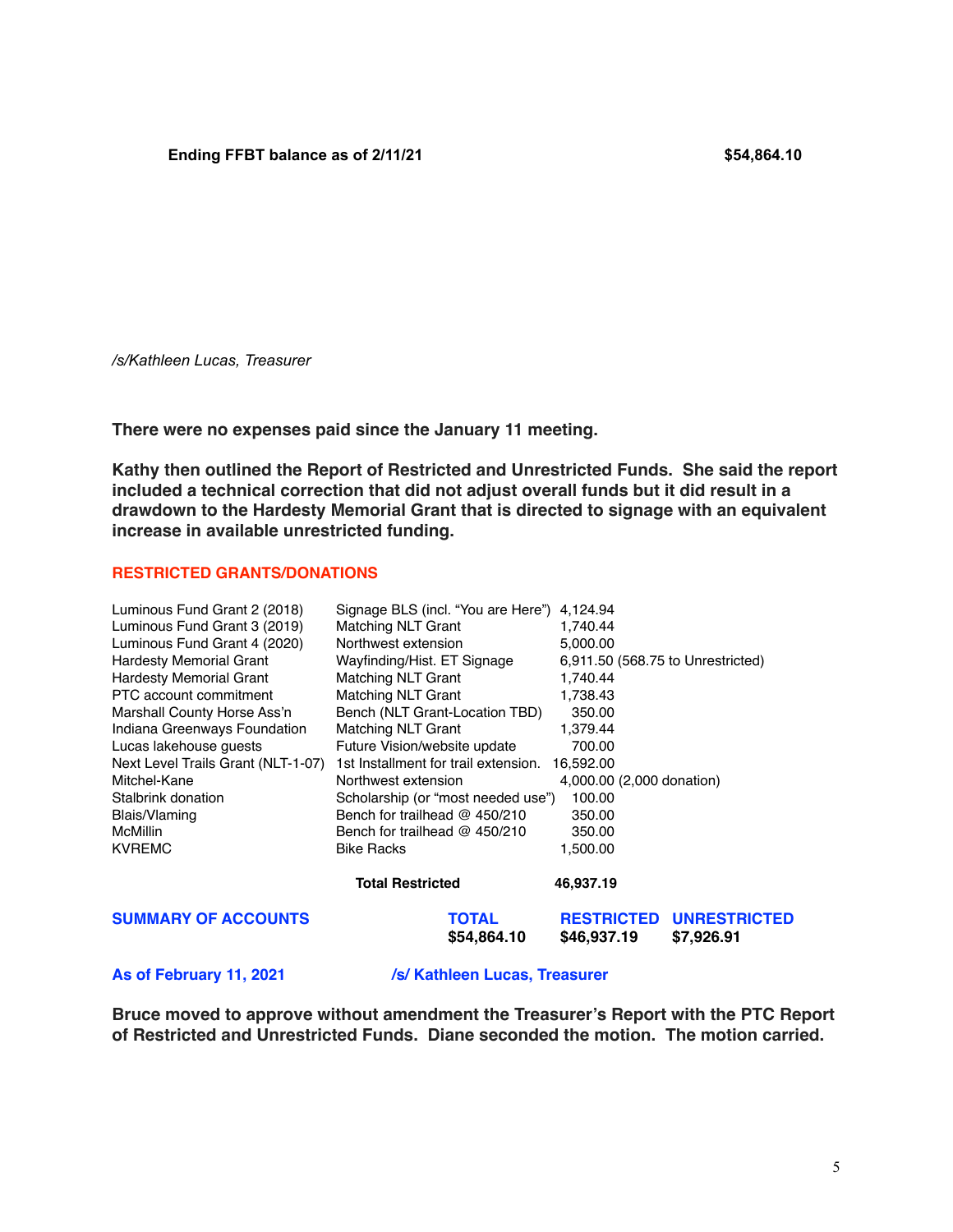## **Consider Developing a Fundraising and Grand Opening Strategy for the Trail Extension**

**Kathy said she hopes there will be a grand opening ceremony on completion of the southeast extension of the Erie Trail. The extension should have positive ramifications for the Great American Rail-Trail, the American Discovery Trail, and US Bike Route 35. Webmaster Stephen Antisdel suggested that our online presence, including freshening the current website and Facebook pages, offers sales opportunities that could help with trail maintenance and advancement. The black and gold Erie Trail design advanced by Yancy Lucas has been used on T-shirts and could be promoted. Also, the Rails-to-Trails people have been supportive of our use of its green logo, and we have in the past used ADT and US BR35 logos with permission. Some combination of these might help raise the profile of our trail and assist financially.**

**Diane and Russ indicated they would help with a workgroup dedicated to fundraising done in association with a grand opening of the trail extension. Bruce added that he has learned there are now services that produce and mail promotional materials on a request basis so as to obviate the need for inventories and for organizations to perform their own distribution services. He said he would explore such options and communicate to Kathy.**

**Paul Byer reminded the members he and Linda Buyer are storing T-shirts and powder that might be used in a celebration. These might be made to work as part of a grand opening strategy.**

## **Update on In-Scale Model of Our Solar System Initiative**

**On January 21, Jessica Martinović of the Starke County Community Foundation chaired the third meeting of the In-Scale Model of Our Solar System workgroup. Steve reflected during the meeting that PTC members had expressed interest in the possibility of the Sun exhibit being placed west rather than east of Main Street in North Judson. In the Our Solar System workgroup meeting, Bob Aloi, engineer for the project, said he would ask HVRM President Todd Flanigan whether his organization would entertain the possibility of placing the Sun exhibit on HVRM property. Bob Albert conveyed through Carolla that the Starke County Community Foundation and the HVRM have since begun discussions about this possibility.** 

**During the January 21 workgroup meeting, Bob Aloi also described hopeful discussions with OTES in North Judson regarding the possibility of the local company constructing and placing the site exhibits along the Erie Trail. The next meeting of the workgroup is scheduled for February 25.** 

## **Consideration of Approval of Restructured Mission Statement with Goals and Objectives**

**During the March 19, 2020 meeting of the Board of Directions, "interim language" was approved for a PTC mission statement "which could be relied upon by a member as our current mission statement". The Board was then acting on the mistaken belief the PTC did not already have a mission statement. At the Board's direction, the interim language**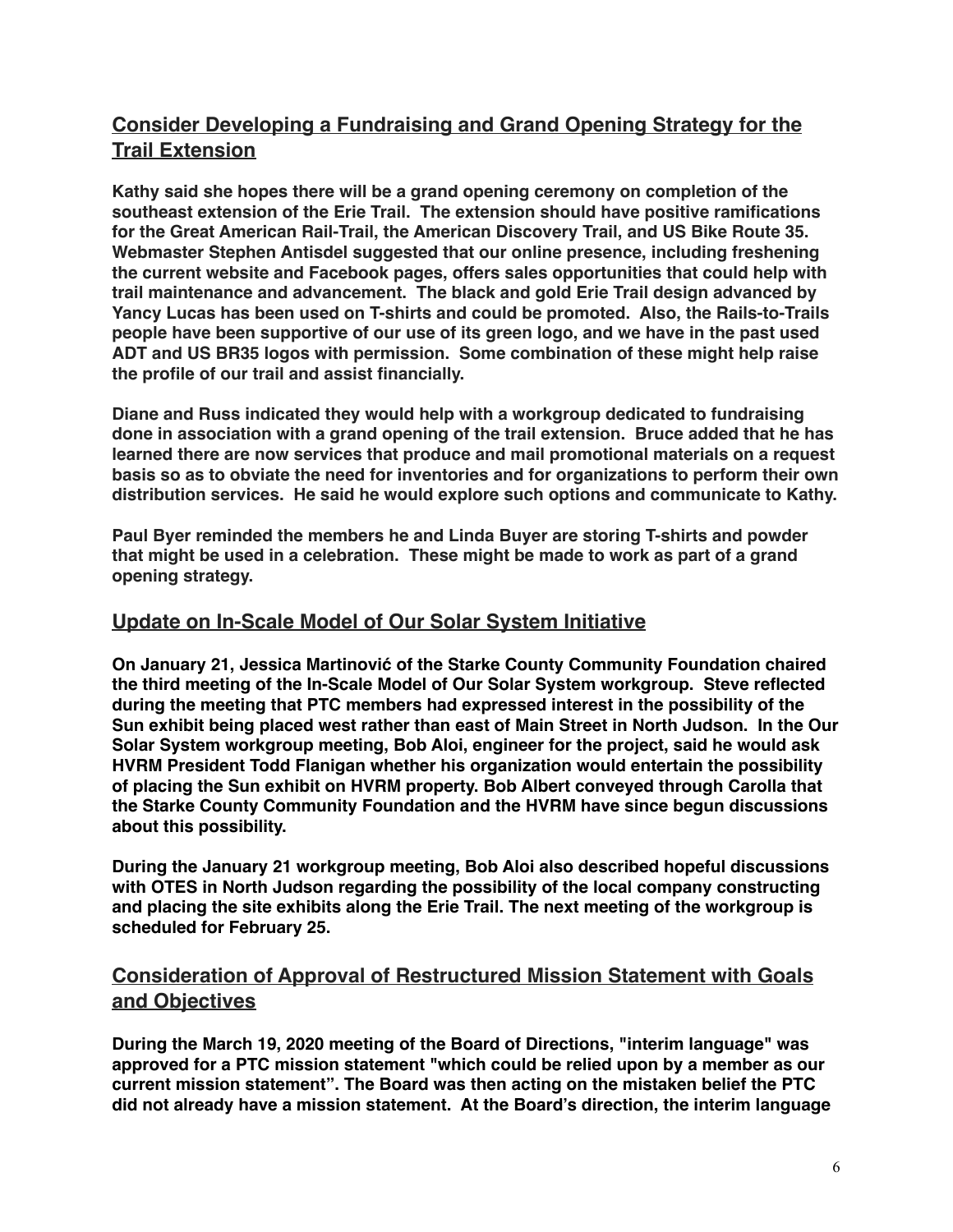**was circulated to the membership for input. Both Kathy Carrier on April 15 and later Bruce expressed concerns with the thought the language was too detailed and should be a brief philosophical statement that could be augmented through goals and objectives.** 

**On October 15, 2020 the Board revisited the subject of drafting a mission statement. Carolla urged the development of a new draft applying the structure suggested by Kathy Carrier and Bruce, with the inclusion of a short mission statement augmented by goals and objectives. She, Bruce, Kathy Carrier, Kathy Lucas and Steve exchanged a series of emails to this end. They developed a consensus document among them which was then shared with the membership in the Agenda notice circulated on February 5:** 

## **MISSION STATEMENT WITH GOALS AND OBJECTIVES**

## **The mission of the Prairie Trails Club Inc. is to advance, promote, and maintain greenways and blueways in northern Indiana.**

**Goals and objectives to implement our mission are as follows:**

- **1 To assist with management and maintenance of the existing Erie Trail and Connectors to the Erie Trail approved by a governmental unit with jurisdiction in Starke County or Pulaski County.**
- **2 To share in the missions of the Great American Rail-Trail, the American Discovery Trail (Northern Branch), US Bike Route 35, and the Panhandle Pathway in Starke County and adjacent Counties.**
- **3 To encourage biking, hiking, kayaking, horseback riding, and similar activities that support public health and recreation.**
- **4 To foster education, events, and activities that provide healthy outdoor recreation and advance the quality of life in our community.**

**Following membership discussion in which no dissenting opinions were expressed, Rhonda Milner moved to recommend approval of the proposed new Mission Statement and Goals and Objectives by the Board of Directors. Larry Wickert seconded the motion.**

## **Report of Starke County Park Board Yellow River Kayak Access Workgroup**

**During the January 11 meeting, Kathy Norem reviewed a grant submission by the Starke County Park Board, to the Indiana Destination Development Corporation (the IDDC), in support of developing five kayak and canoe access sites on the Yellow River. The next day the Park Board contracted with Territorial Engineering to seek environmental permits for the project. Park Board member, Rik Ritzler, stated that doing so would keep the project on schedule if the grant is approved. If not approved, he hoped that Territorial Engineering could proceed with a scaled-back project using other local funding. The Park Board expects to hear from the IDDC on February 15 whether it has qualified as a grant finalist.**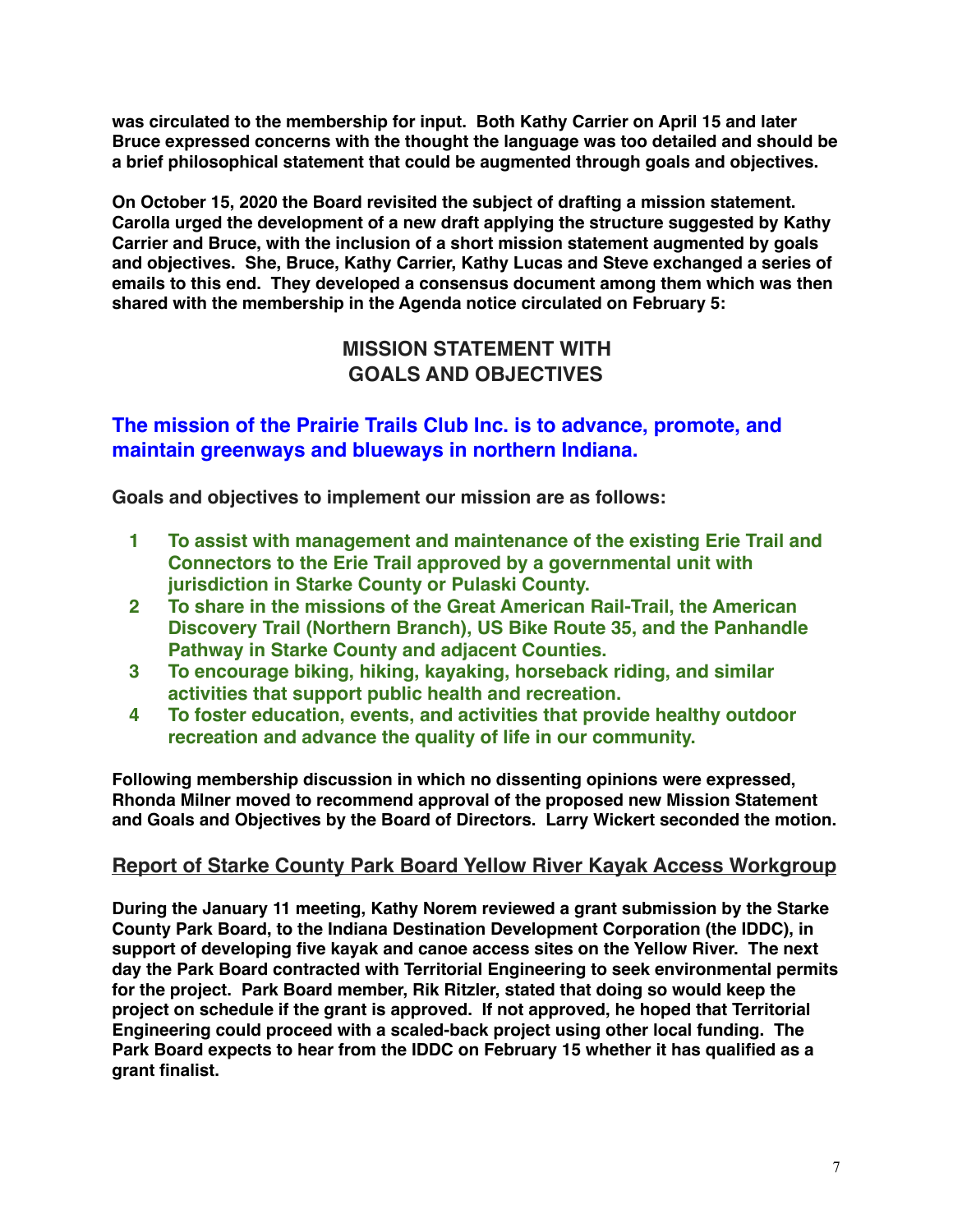## **Possible September Bass Lake Century Bike Ride**

**Russ reported that during the most recent BLPOA meeting, Thomas I. Jones said he was considering the development of a Century Bike Ride. Twelve laps around Bass Lake on SR 10 and Starke CR 210 would result in what would be an approximately 100-mile event.** 

**Bruce fielded an inquiry online from Dr. Jones regarding the same event. Dr. Jones wrote, "I am exploring a century around Bass Lake this September. I am asking if your club has any interest in getting involved. As much as I would like to include the Erie trail, I am not sure how to do it."**

**A February 8 response was sent on behalf of the PTC to Dr. Jones. A map on our website was linked along with a narrative for how cyclists could use connectors S-13 and S-15 to incorporate SR 10 and CR 210 with the nonmotorized Erie Trail. Dr. Jones did continue his inquiry.**

## **Friends of Panhandle Pathway Share Perspectives and Experiences for Repairing and Preventing Asphalt Cracks**

**John Bawcum provided informative perspectives for how the Friends of the Panhandle Pathway have addressed successfully cracks in the asphalt surface of that route using hot tar patch and sealing equipment. After the meeting he followed up with an email and attached photos of the Panhandle "maintenance team hard at it last fall. The box on this equipment holds a 2-foot cube/50-pound block of solid tar. The block is dropped into the holding box and heated to 400 degrees with the LP gas heater. A squeeze of the trigger starts the flow of this liquid tar into the trail crack. Your cost includes the blocks of tar and a tank of LP gas…."**





**During the meeting, John also discussed techniques to suppress tree roots, particularly from willows and cottonwoods, that can cause asphalt to buckle.**